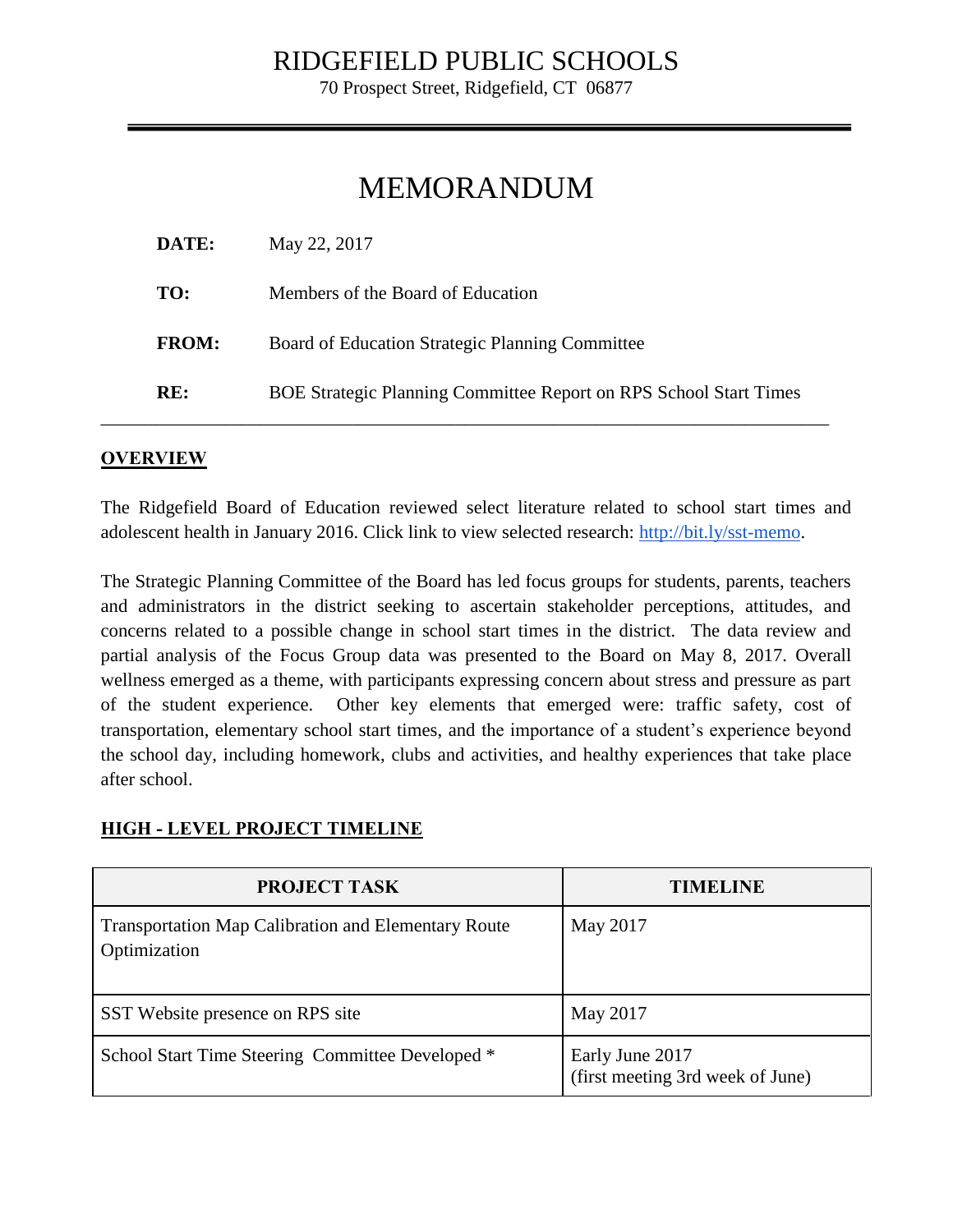| <b>Secure Transportation Logistics Firm</b>                                                                              | June - August 2017             |
|--------------------------------------------------------------------------------------------------------------------------|--------------------------------|
| <b>Policy Committee Revisions</b><br>6154 Homework<br>6142 Wellness<br>6146 Grading and Reporting<br>3541 Transportation | Ongoing                        |
| Develop Transportation Parameters & Cost Impact                                                                          | June - September 2017          |
| <b>Develop RFP for Transportation Services</b><br>RFP finalized and sent out<br>RFP responses due                        | August - October 2017          |
| <b>Community Education Campaign Development and</b><br>Implementation                                                    | June - September 2017          |
| BOE and Superintendent attend BOF meeting and discuss<br>potential impact changing start times (to include BOS)          | September-October 2017 BOF mtg |
| <b>Survey Design</b>                                                                                                     | June - September 2017          |
| Survey Launch/Analysis & Communication of Results                                                                        | October 2017                   |
| <b>Board Implementation Decision</b>                                                                                     | October-November 2017          |
| Impact Analysis and Remediation (athletics, after school<br>programming, day-care, etc.)                                 | November 2017- June 2018       |

## \* **School Start Time Steering Committee Broad Responsibilities**

- Outcomes research: Define desired results and identify and set up measures to understand before change and after -i.e. tardiness, extracurricular participation, early dismissals, feedback from school psychologists… (need to start measuring when school opens in August so that the results can be compared month to month/ season to season...)
- Outreach to community groups (over the summer): B&GC, youth athletic boards, (field use), police, Chamber of Commerce to further understand implications for them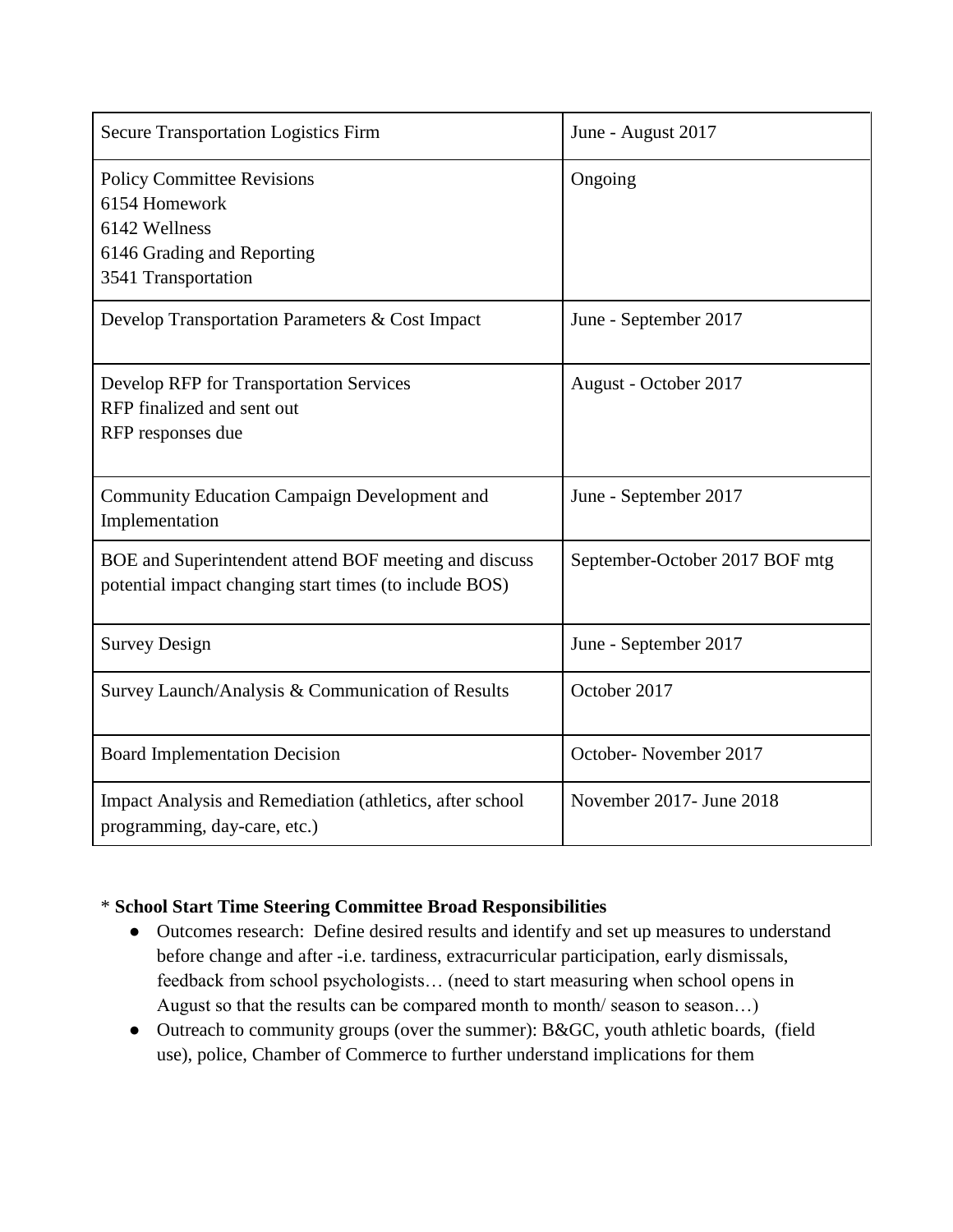- Outreach to other districts that have made the change or considering it within our DRG and geographic area (not just administrators, but also parents, community members, athletic directors, BOE…)
- Transportation liaison
- Review viable bus time options with transportation group and identify implications for each. (Consider communicating nonviable options as NONVIABLE to illustrate options that have been considered but are not feasible in Ridgefield.)
- Review and provide input to Consultant on survey development, execution, compilation and reporting
- Community education, and marketing/PR throughout the 2017-18 year

# **RESOURCE ALLOCATION**

Project Management and Facilitation - EdAdvance Proposal (included)

Transportation Logistics Company Greenwich used School Bus Consultants (Tom Platt) [http://www.transpargroup.com/school\\_bus\\_consultants](http://www.transpargroup.com/school_bus_consultants)

# **PROJECT DELIVERABLES**

Transportation and Changed Bell Times

- Stakeholder survey
- Research outcomes study framework
- Stakeholder/Community communication/ marketing pieces education, and then implementation FAQs

# **RECOMMENDATION**

The Strategic Planning Committee of the Ridgefield Board of Education recommends the following actions:

1. The Board of Education charges the Superintendent to create a School Start Time Steering Committee to research the possibilities of changing school schedules based on the Center for Disease Control and Prevention and American Academy of Pediatrics research; The School Start Time Committee will be facilitated by the Superintendent in collaboration with the Project Management Consultant. The School Start Time Committee should include members of the district staff (selected by the Superintendent), representatives from the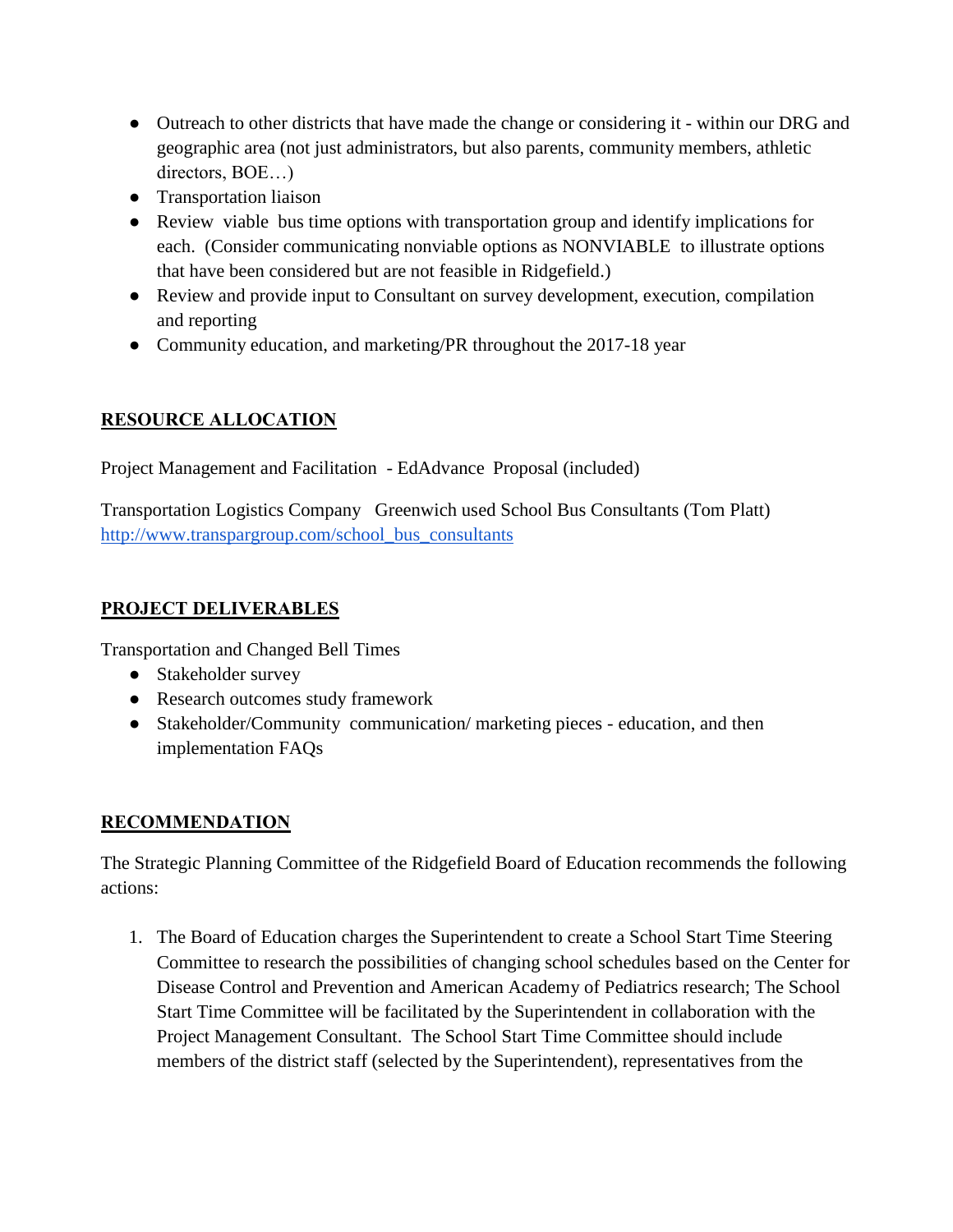Board of Education Strategic Planning Committee, (assigned by the Board Chair), and representatives from the community (appointed by the BOE Chair and Superintendent).

- 2. The Board of Education enter into a contract with EdAdvance for SST Project Management and Facilitation and a Project Timeline and deliverables are discussed, reviewed and approved by the Board of Education in June 2017;
- 3. The Board of Education receive a monthly report of the SST Project;
- 4. The Board of Education discuss, review and evaluate survey results, forum feedback, Steering Committee recommendations, transportation schedules, and financial impact, and make a decision relative to implementation of revised school start times for the 2018-19 school year by early November 2017.



*Technical Assistance Proposal Managing the Start Time Transition Planning For the Ridgefield Public Schools*

#### *Overview*

The Ridgefield Board of Education discussed and reviewed select literature related to school start times and adolescent health in January 2016. The Strategic Planning Committee of the Board has led focus groups for students, parents, teachers and administrators in the district seeking to ascertain stakeholder perceptions, attitudes, and concerns related to a possible change in school start times in the district.

The data review and partial analysis of the Focus Group data was presented to the Board on April 24, 2017. Overall wellness emerged as a theme, with participants expressing concern about stress and pressure as part of the student experience. Other key elements/concerns that emerged as important considerations as the district moves forward are: a. traffic safety, b. cost of transportation, c. impact on elementary school start times, d. high school logistics with after school activities and athletics.

The following is a project management proposal designed to follow the Board's timeline and critical benchmarks for success as it plans to make the transition to a new, more aligned school start time schedule.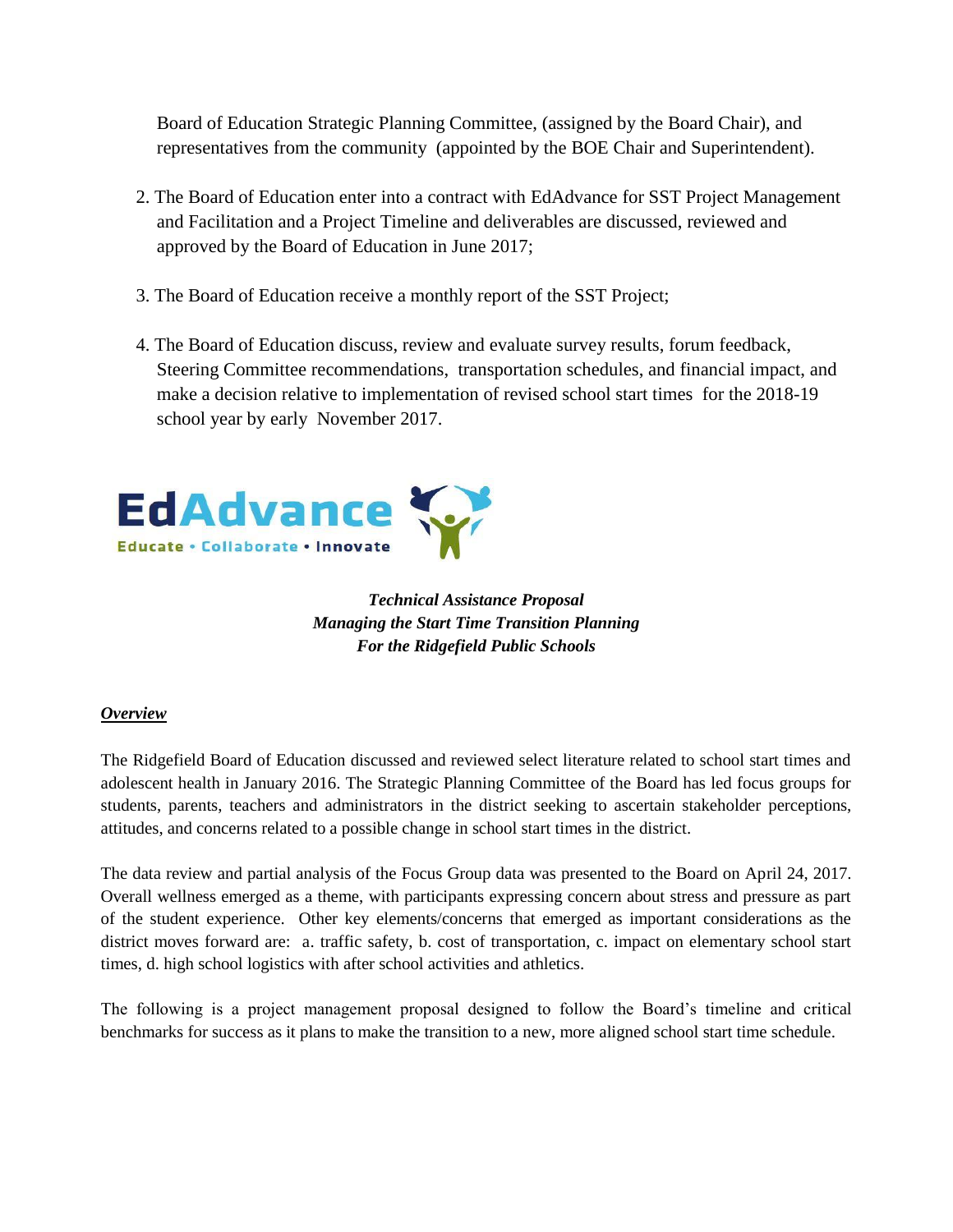### **HIGH - LEVEL PROJECT TIMELINE**

| PROJECT TASK                                                                                                                                                                                                                                                                                                                                                                                                                                                                                                                                                                                                                                                                                                                                                                                   | <b>TIMELINE</b> |
|------------------------------------------------------------------------------------------------------------------------------------------------------------------------------------------------------------------------------------------------------------------------------------------------------------------------------------------------------------------------------------------------------------------------------------------------------------------------------------------------------------------------------------------------------------------------------------------------------------------------------------------------------------------------------------------------------------------------------------------------------------------------------------------------|-----------------|
| 1. Approve timeline and project management outline.                                                                                                                                                                                                                                                                                                                                                                                                                                                                                                                                                                                                                                                                                                                                            | June, 2017      |
| 2. Form Representative Steering Committee                                                                                                                                                                                                                                                                                                                                                                                                                                                                                                                                                                                                                                                                                                                                                      | June, 2017      |
| Review charge (decide on and manage the implementation of a<br>recommendation for revised school start time schedule in Ridgefield)<br>Create meeting schedule<br>Create communications and engagement sub-committee<br>Ensure transparency and open communication<br>$\circ$<br>Web presence and distribution strategies<br>O<br>Plan for and prepare a monthly report to the full Board of Education on<br>planning and process progress<br>Create purpose statement and decision making criteria -<br>Improve conditions of learning<br>$\circ$<br>Improve quality of life<br>O<br>Improve achievement<br>Align structures of learning with best practice research<br>О<br>Minimize disruption of community structures and practices<br>О<br>Minimize Cost of transition and transportation |                 |
| 3. Secure Transportation Logistics and Planning Support<br>Transportation parameters and cost impact explorations<br>Request specific scenario cost projections (see step 5)                                                                                                                                                                                                                                                                                                                                                                                                                                                                                                                                                                                                                   | June, 2017      |
| 4. Existing research and focus group review and synthesis and complete<br>data collection/research gathering. Include Center for Disease Control and<br>Prevention and American Academy of Pediatrics research;<br>What does it say?<br>Benefits/drawbacks<br>ä<br>Recommendations<br>ä,                                                                                                                                                                                                                                                                                                                                                                                                                                                                                                       | June/July, 2017 |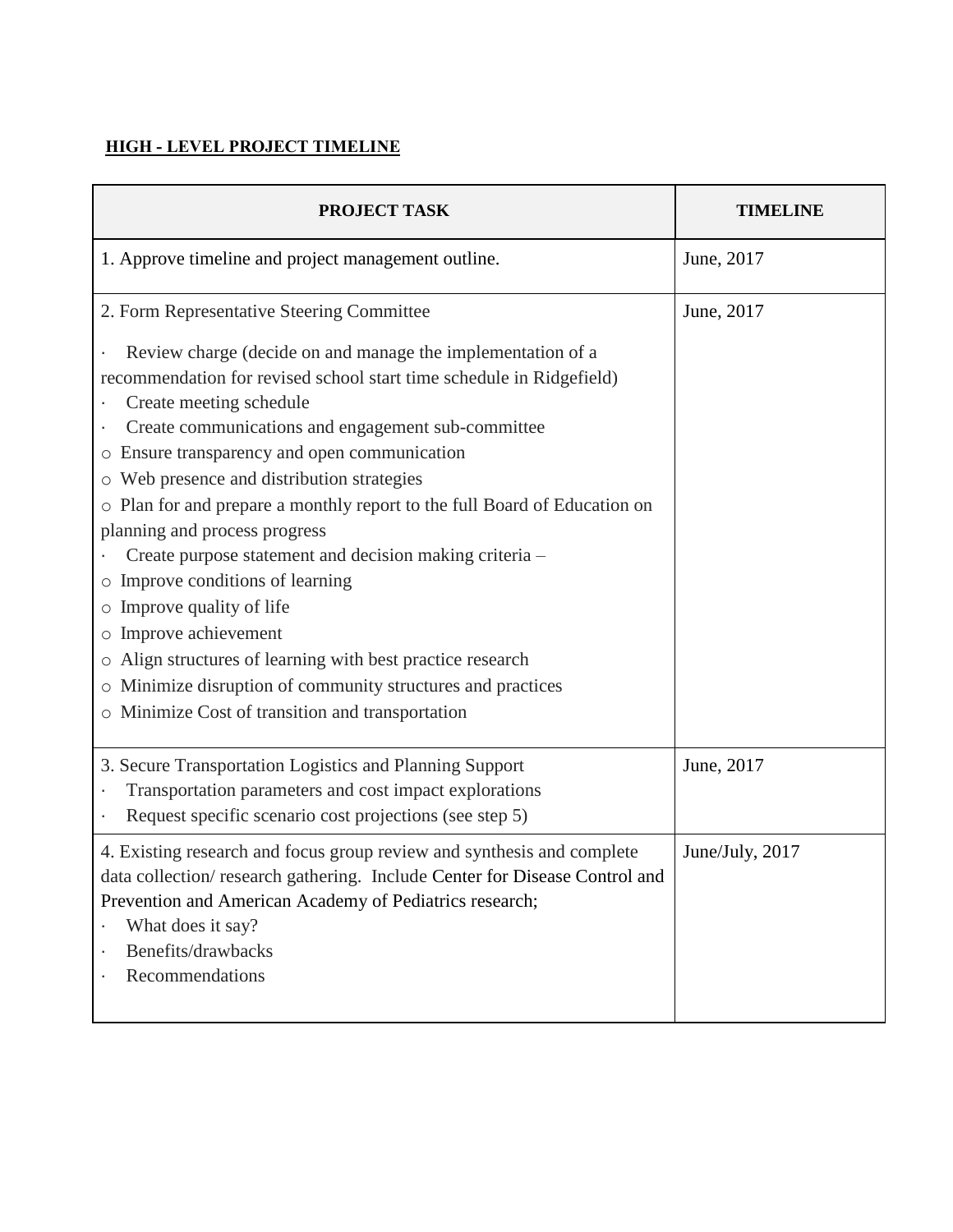| 5. Develop four options for consideration with focus on decision making criteria<br>Status quo<br>Change option one<br>Change option two<br>Change option three                                                            | August/September, 2017 |
|----------------------------------------------------------------------------------------------------------------------------------------------------------------------------------------------------------------------------|------------------------|
| 6. MD (s) to present research/rationale/findings and options to community<br>$-$ Sept. 2017<br>Four options survey development with criteria and options                                                                   | September, 2017        |
| 7. Analyze findings and make final recommendations -<br>Sub Committee discusses and votes on final recommendation to BOE                                                                                                   | October, 2017          |
| 8. Board of Education considers the subcommittee's work and makes final<br>decision on the structure and timeline of recommendation.                                                                                       | November, 2017         |
| 9. Sub Committee Creates Decision Implementation Management (if<br>needed)<br>Create a transition/communications plan<br>Assist with transportation logistics<br>Lay out the steps and process for a successful transition | November, 2017         |

#### **ITEMIZED BUDGET**

The identified costs represent the fees due for planning support, electronic resources access, planning materials, and technical assistance support for the duration of this process. Costs are figured based on a full day cost of \$1,200 and a half-day cost of \$800. They do not represent the cost of food, facilities or other meeting incidentals or the cost of additional external experts or professional services. The rates will not change for the duration of the proposal but total costs may be impacted if the work expands beyond the parameters of the provided plan.